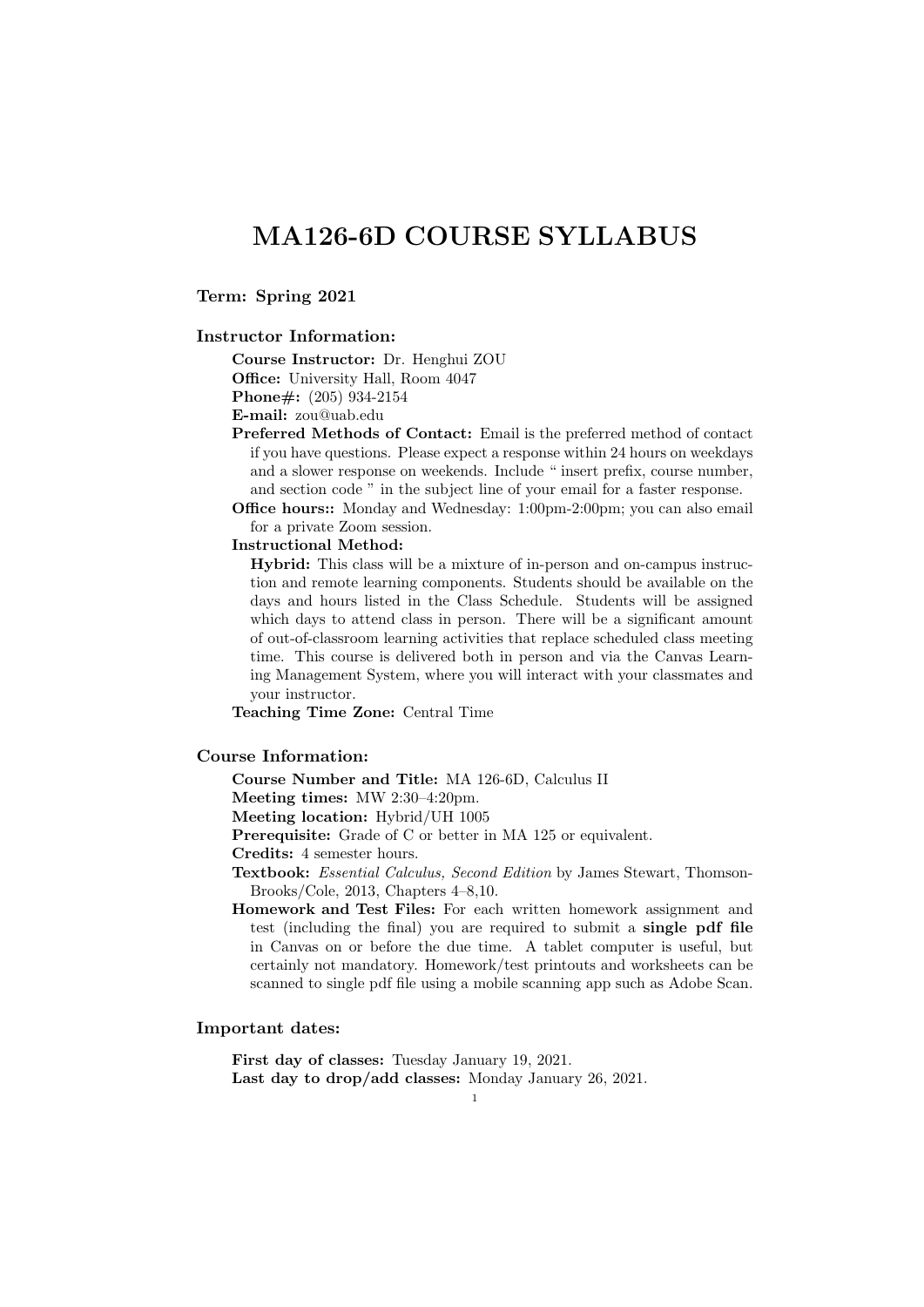Last day to withdraw with a "W": Friday April 23, 2021. **Last day of classes:** Friday April 23, 2021. Test I: near Wednesday, February 10;

Sections:  $4.4-4.5$ ,  $5.1-5.3$ ,  $5.6$ ,  $5.8$ ,  $6.1-6.3$ ;

Test II: near Wednesday, March 3;

**Major exams (tests):**

Test III: near Wednesday, March 24;

Sections: 6.5-6.6, 7.1–7.3, 7.6;

Sections: 8.1 – 8.7; Test IV: near Monday, April 19; Sections: 10.1–10.5, 10.7 – 10.8

The above dates and sections are tentative; precise dates and test section numbers will be announced in class a week or so before a test. **Final exam:** 1:30–4:00pm Wednesday April 28, 2021.

### **UAB policies and Resources:**

### **Course Policies.**

- *•* Please make sure that you are able to receive e-mail through your Blazer-ID account. Official course announcements may be sent to that address.
- If you are contacted by the Early Alert Program, consider taking advantage of their services; see *Student Resources* on the Blazernet website.
- *•* The lowest weekly homework grade will be dropped to account for any missed assignments due to illness or any other circumstance.
- If a test is missed due to a serious verifiable circumstance or official university business, the test grade will be replaced with the properly rescaled final exam score. You must advise the instructor of such circumstances at the earliest possibility **before** the exam takes place.
- While calculators that do not have access to the internet are permitted, no books or notes will be allowed during the tests, except that one  $8.5'' \times 11''$ sheet of your own construction may be used in each test/final.

#### **DSS Accessibility Statement.**

**Accessible Learning.** UAB is committed to providing an accessible learning experience for all students. If you are a student with a disability that qualifies under Americans with Disabilities Act (ADA) and Section 504 of the Rehabilitation Act, and you require accommodations, please contact Disability Support Services for information on accommodations, registration and procedures. Requests for reasonable accommodations involve an interactive process and consist of a collaborative effort among the student, DSS, faculty and staff. If you are registered with Disability Support Services, please contact DSS to discuss accommodations that may be necessary in this course. If you have a disability but have not contacted Disability Support Services, please call(205) 934-4205, visit their website, or their office located in Hill Student Center Suite 409.

**COVID-19 Adjustments for Students.** Students concerned about their attendance as a result of COVID-19 should register with Disability Support Services. UAB Disability Support Services (DSS) has established a process for UAB students to request temporary adjustments based on the impact of COVID-19. The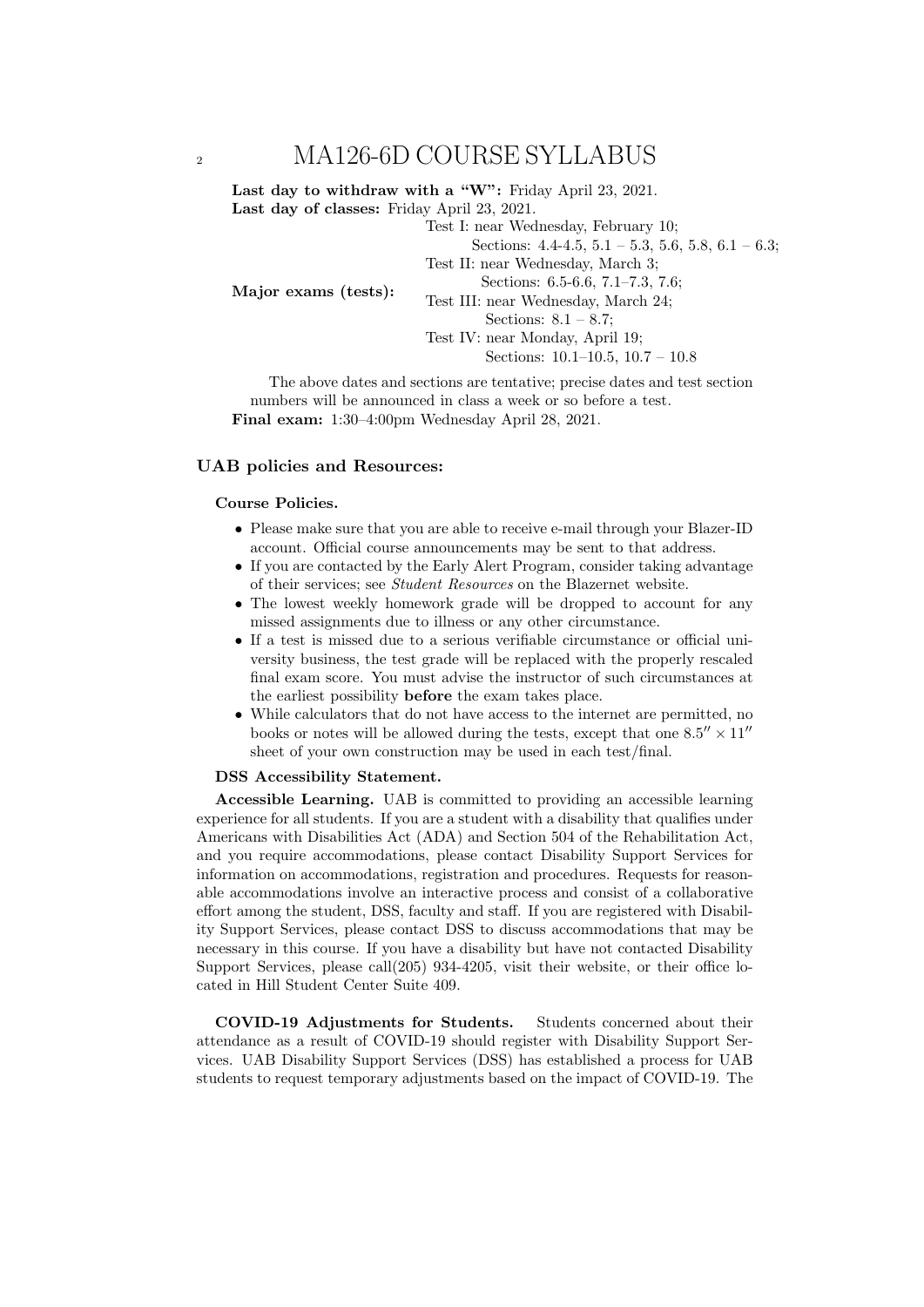process is similar to the traditional DSS registration procedures for accommodations based on disability. However, these requests will be referred to as "COVID-19 Related Temporary Adjustments". On the DSS website, there is a section (next to the traditional DSS application process) titled "Request COVID-19 Temporary Adjustments" where students can read the process and click to complete an application. On the application, the student must complete an attestation and identify which of the following category(s) applies to their situation. Students will be allowed to submit documentation to support their requests.

- *•* I am 65 or older
- *•* My medical provider has determined that I am an individual who is considered high risk according to Centers for Disease Control and Prevention
- *•* I care for or reside with an individual who has been determined to be high risk according to Centers for Disease Control and Prevention
- I have tested positive for COVID-19
- I am requesting adjustments for another reason

Any questions regarding this process should be referred directly to dss@uab.edu. For qualifying students, DSS staff will create a Notification of Temporary Adjustment Letter (PDF format) which will be provided to students. Students will share this letter, as needed, with instructors to request adjustments.

#### **Title IX Statement.**

The University of Alabama at Birminghamis committed to providingan environment that is free from sexual misconduct, which includes gender-based assault, harassment, exploitation, dating and domestic violence, stalking, as well as discrimination based on sex, sexual orientation, gender identity, and gender expression. If you have experienced any of the aforementioned conduct we encourage you to reportthe incident.UAB provides several avenues for reporting.For more information about Title IX, policy, reporting, protections, resources and supports, please visit UAB Title IX webpagefor UABs Title IX, UABs Equal Opportunity, Anti-Harassment, Duty to Report, and Non-Retaliation policies.

**Mandatory Masks and Social Distancing Requirements.** In accordance with CDC guidelines and for the health and wellbeing of all faculty, staff and students. Students, faculty and staff are required to wear cloth face coverings or face masks at all times and maintain social distancing (6 feet between individuals in traditional classrooms, or, in instructional laboratories and similar settings) while on the UAB campus. Instructors have the right to ask those who are not complying with these requirements to leave class in the interest of everyone's health and safety. In the event that a student refuses to comply with these requirements, the instructor has the right to cancel class.

Additionally, following other simple practices will promote good health in and out of the classroom, such as frequent and thorough hand washing, wiping down desks and seats with disinfectant wipes whenever possible, not sharing personal items such as pens and cell phones, and avoiding crowded areas and other enclosed spaces.

The UAB Blazer community views the adoption of these mandatory guidelines as a mark of good citizenship and respectful care of fellow classmates, faculty, and staff. Please visit the UAB United website for further information. Food may not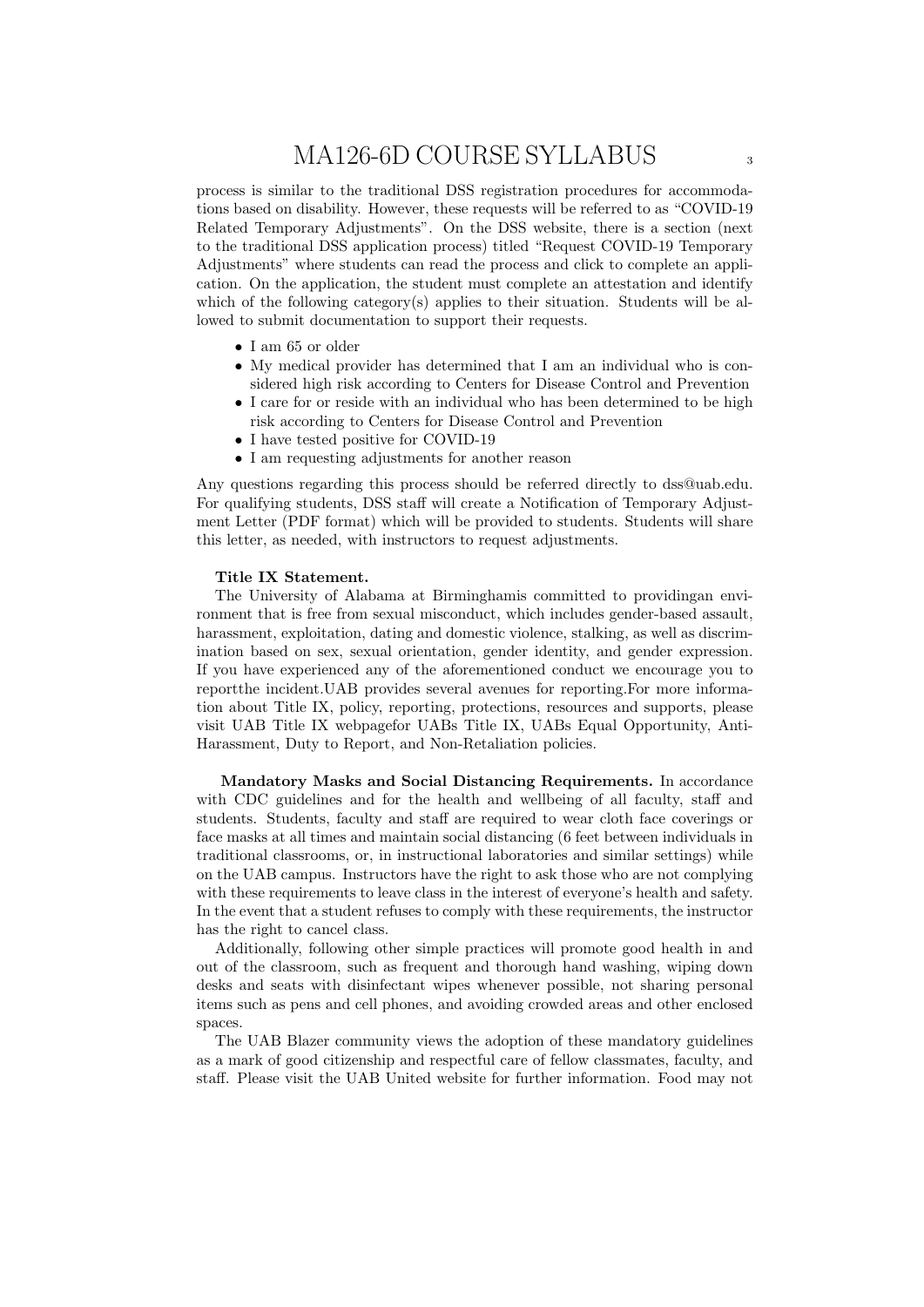be consumed during class times in classrooms, but bottled water is permissible.

**GuideSafe Event Passport Class Requirement.** Faculty are required to verify all students who are present for in-person instruction have a current Event Passport.

The COVID-19 pandemic is an extraordinary situation requiring significant measures to create a safe educational community. UAB is using GuideSafe Event Passport to facilitate access to classrooms, meetings, events, or facilities having ten or more people. Attendees, including faculty, staff,and students, will completeUAB Healthcheck, a COVID-19 assessment tool, prior to entering their event. An Event Passport is issued based factors from your daily risk level as assigned by the UAB Healthcheck. After you have completed Healthcheck, press the Passport button to get your passport. This passport is good for 24 hours. Remember your passport number to access your passport later in the day. Each user is assigned a unique passport number indicating their status for the upcoming eventthatwill show a Clear (Green) screen or Not Clear (Red) screen. After the 24-hour passport has expired, you will need to complete Healthcheck again. Each passport will have a time and date to ensure validity. Learn more at UAB GuideSafe Event Passport.

#### **Course content guide:**

#### **Methods of teaching and learning.**

- *•* 110-minute class meetings consisting of lectures and discussions of examples and homework problems. Time for four tests is included.
- Students are expected to undertake at least 10 hours of private study and homework per week during the term.
- *•* Time for a weekly tutorial designed is included to provide you with assistance with the homework assignment for the week. Late submissions will be graded for correctness, but will not count toward the course score.
- The online homework system Webassign will be used (look for more information below).

#### **Aims of the course.**

Upon successful completion of the course a student

- understands the concept of definite integral;
- is able to apply the definite integral to find volumes, work, and arc length;
- knows the basic techniques of integration;
- is able to apply Calculus concepts to problems in Physics and Engineering;
- understands the concept of a vector, can perform basic vector calculations, and is able to use vectors to describe lines and planes in space;
- *•* understands the concept of vector-valued functions, and is able to use vector functions to describe parametric curves, tangent vectors and velocity;
- is able to determine the convergence/divergence of improper integrals, sequences, and infinite series; and
- *•* can find power series representations of functions and use them for approximation, evaluation of integrals, and limits.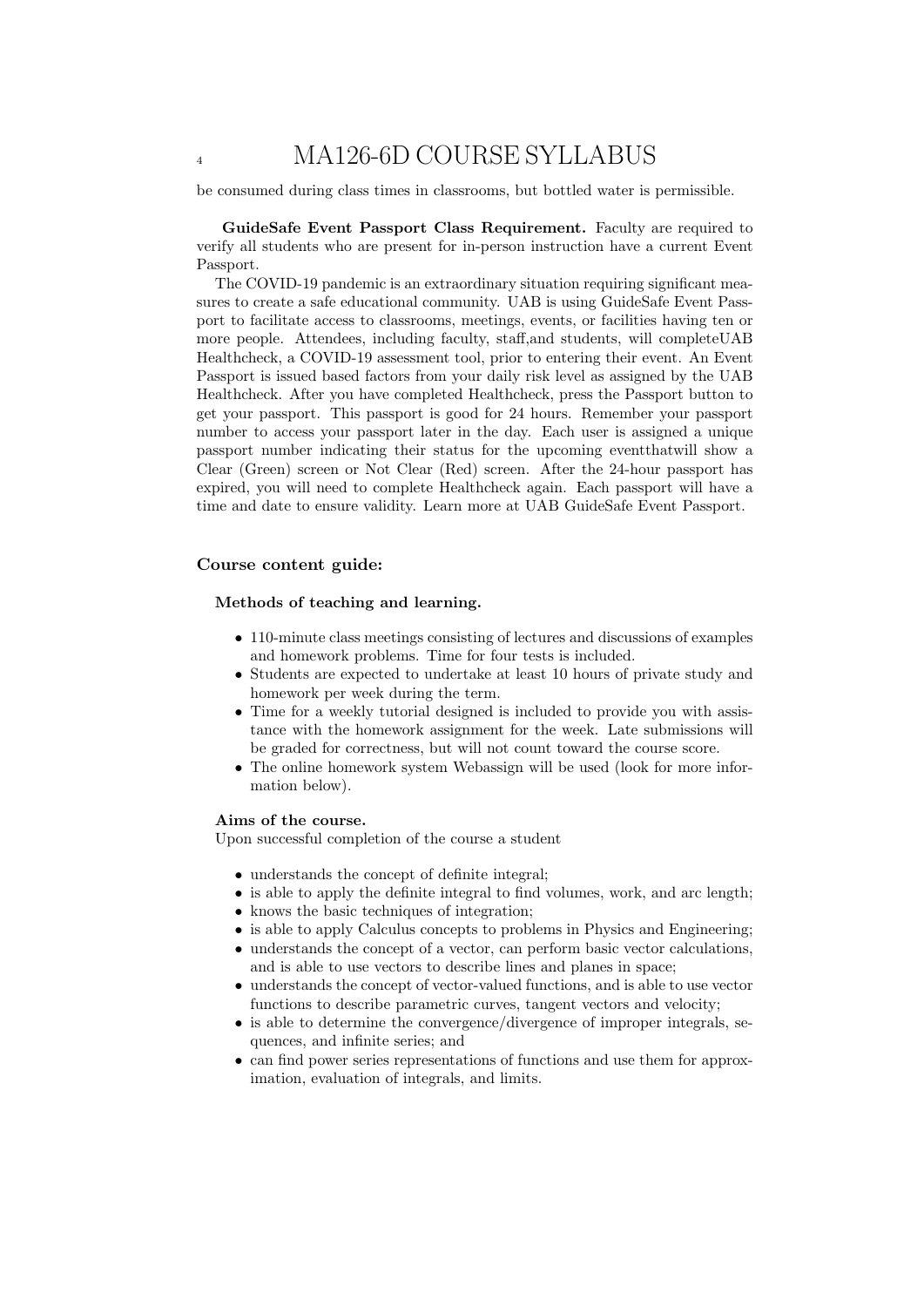The understanding of a concept is demonstrated by an ability to solve pertinent problems related to that concept.

#### **Course content.**

- *•* Basic techniques of integration including substitution, integration by parts, partial fractions and the use of tables.
- *•* Applications of integration (area, volume, work).
- *•* Vectors in three dimensions, their geometric and algebraic representation, dot product and cross product.
- Equations of lines and planes.
- Vector functions and parametric curves, tangent vectors, arc length, velocity and speed.
- Sequences and series, power series.

#### **Assessment procedures:**

- *•* Student achievement will be assessed by the following measures:
	- **– Online Homework.** Both online and written homework will be regularly assigned. Feedback is provided online when wrong answers are given. Students are encouraged to retake the homework problems (with randomly changed parameters) until they obtain correct answers. Online homework contributes 5% to the course average.
	- **– Written Homework.** In addition to the online homework, regular written homework will also be assigned to be turned in for grading by the course assistant/instructor. Written homework 20% to the course average.

Keep in mind that problems on tests are usually modeled after homework problems. Staying on top of homework is therefore extremely important.

- **– Class Attendance** The roll will be taken at the beginning of each class meeting. If you are unable to attend class, you must email me **before** that class takes place and bring **a verifiable excuse** later.
- **– Four tests** including short questions with no or limited partial credit (Part I) as well as problems requiring in depth understanding (including word-problems) for which partial credit is awarded where appropriate. Each test contributes 10% to the course average.
- **– A 150-minute comprehensive final examination** including Part I and Part II type problems. The final contributes 35% to the course average.
- *•* Your course performance is your course average (including the final exam score). This is a number between 0 and 100.
- Your final grade is determined according to the following table:

| Course performance: $  88-100   75-87   62-74   50-61  $ below 50 |  |  |  |
|-------------------------------------------------------------------|--|--|--|
| Final Grade:                                                      |  |  |  |

#### **How to get started on Enhanced WebAssign:**

(1) Go to *www.webassign.net* and click on *I HAVE A CLASS KEY* in the *sign in* link.